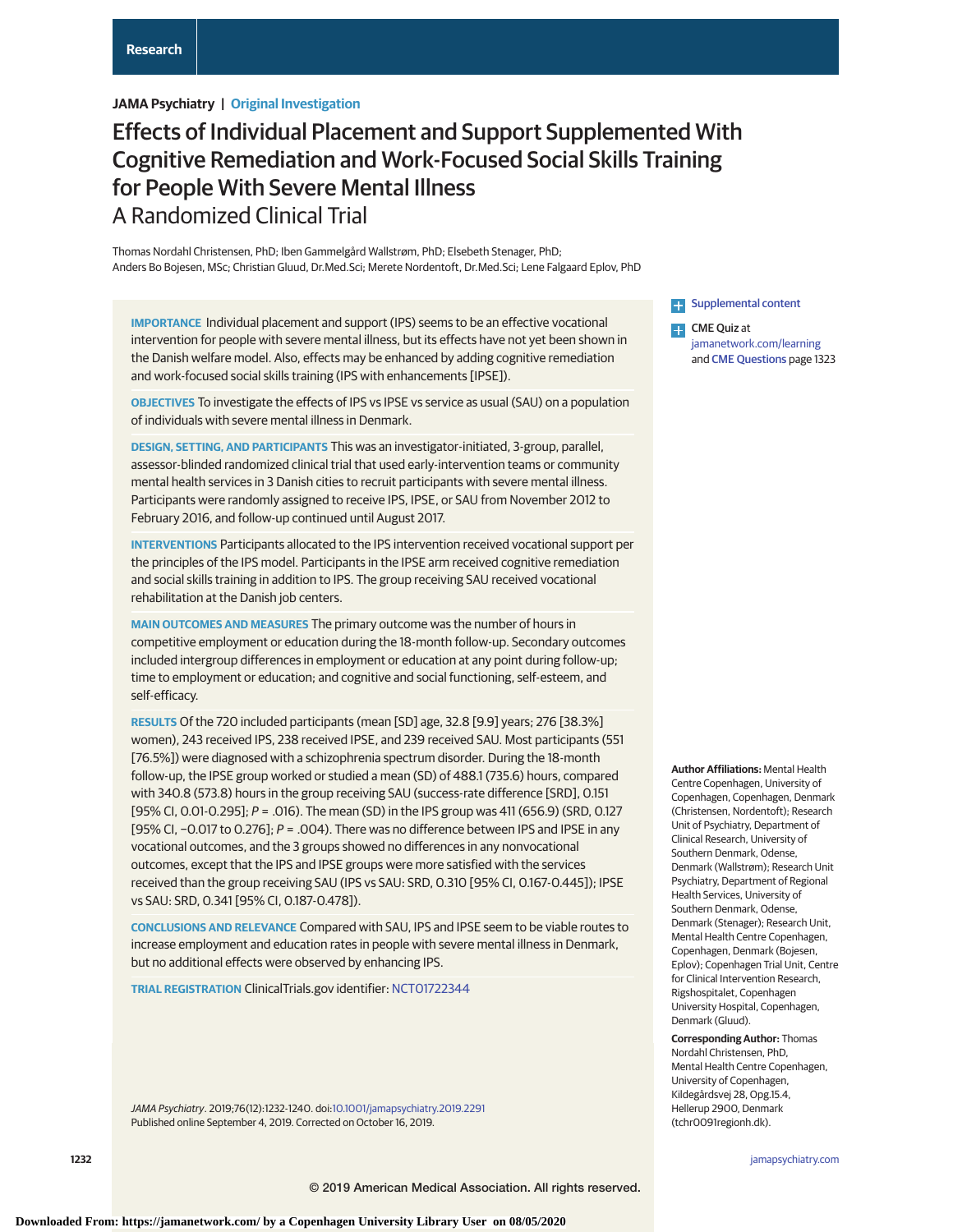mployment and education are central to the recovery<br>process for people with severe mental illness (SMI).<sup>1</sup><br>Apart from providing financial independence and se-<br>curity employment contributes to a sense of belonging and process for people with severe mental illness (SMI).<sup>1</sup> curity, employment contributes to a sense of belonging and identity and can benefit mental well-being.<sup>2</sup> Nevertheless, unemployment is high among people with SMI,<sup>3,4</sup> leading to substantial costs for both the individual and society.<sup>5</sup>

In response to these problems, a method of vocational rehabilitation called individual placement and support (IPS) has been developed.<sup>6</sup> In contrast with traditional approaches to vocational rehabilitation, IPS avoids prolonged prevocational training and provides a rapid, individualized search for competitive employment or education. Participants' preferences regarding jobs are emphasized, and the intervention is integrated within the mental health services. Additionally, job support is ongoing, and benefit counseling is provided.<sup>6</sup>

Although education is the primary goal for many people with SMI, especially young patients with a recent onset of the illness,<sup>7</sup> most previous IPS trials have mainly focused on supporting participants to obtain competitive employment. This is despite the fact that supported education is described in the updated and expanded IPS manual,<sup>8</sup> and it has been demonstrated that the IPS principles can be successfully extended to include support for education.7,9

Based on positive findings from numerous randomized clinical trials, IPS seems an effective intervention in obtaining competitive employment compared with other types of vocational rehabilitation programs.<sup>10</sup> However, about 40% of participants do not achieve their vocational goals, and many participants in IPS only work part time or lose their jobs because of poor work performance.<sup>11</sup> This may be attributable to cognitive impairments and low social functioning, which are defined as some of the strongest illness-related factors associated with unemployment among people with SMI.<sup>12,13</sup> In accordance, research suggest that IPS enhanced with either cognitive remediation or work-associated social skills training (IPSE) may improve the positive outcomes of IPS.14,15

The questions are whether the effects of enhancing the intervention can be replicated and whether the same effects of IPS can be achieved when education is included in the primary outcome and when conducted in a highly specialized labor market with a high minimum wage and a relatively generous social-security system. On this background, we conducted a 3-group randomized clinical trial in Denmark with the primary aim of investigating the difference in number of hours in competitive employment or education.

## **Methods**

## Trial Design

The trial was designed as an investigator-initiated, 3-group, parallel, multisite randomized clinical trial with blinded outcome assessment. The trial protocol was reviewed and approved by the ethics committee in the Capital Region of Denmark and the Danish Data Protection Agency. The only deviations from the trial protocol $16$  were inclusion of an additional site (Silkeborg) and the division of the Copenhagen team

**Key Points**

**Question** What are the effects of individual placement and support vs individual placement and support enhanced with cognitive remediation and social skills training vs service as usual for people with severe mental illness in Denmark?

**Findings** In this randomized clinical trial of 720 adults with severe mental illness, the proportion achieving competitive employment or education was 59.9% in individual placement and support, 59.1% in those receiving individual placement and support with enhancements, and 46.5% in those receiving service as usual.

**Meaning** Individual placement and support and individual placement and support with enhancements are viable routes to increase employment and education among people with severe mental illness in a Danish context, but no additional effect was found by enhancing individual placement and support with cognitive remediation and work-focused social skills training.

into 2 independent teams. Informed consent was obtained from each participant before assessments began.

### Eligibility Criteria

Participants were eligible if they had a diagnosis of schizophrenia, schizotypal disorder, delusional disorder (defined by *International Statistical Classification of Diseases and Related Health Problems, Tenth Revision* [*ICD-10*] codes F20-F29); bipolar disorder (*ICD-10* code F31); or recurrent depression (*ICD-10* code F33). All participants were adults (aged 18-64 years) living in 1 of 3 Danish cities: Copenhagen (including the municipality of Frederiksberg), Odense, or Silkeborg. All were assigned to early-intervention teams or community mental health services. All eligible participants expressed a clear desire in competitive employment or education and spoke and understood Danish sufficiently well to participate without an interpreter.

#### **Recruitment**

The participants were recruited by the case managers on the psychiatric outpatient teams or self-selected after encountering advertisements and information available at the psychiatric centers. To ensure participants met the diagnostic criteria, they were assessed by a trained and certified researcher (T.N.C., I.G.W., or a nonauthor) using the diagnostic interview Schedules for Clinical Assessment in Neuropsychiatry.

#### Randomization and Blinding

Recruited participants were randomized with a 1:1:1 ratio to IPS, IPSE, or service as usual (SAU). The sample was stratified by sex, work history (absence or presence of ≥2 months' competitive employment during the previous 5 years), work readiness,<sup>17</sup> and site (Copenhagen/Frederiksberg or Odense/ Silkeborg). The Copenhagen Trial Unit conducted a central, computer-generated random allocation sequence with varying block sizes of 6 and 9. $^{18}$  The allocation sequence and block sizes were concealed from the investigators. Outcome assessors (T.N.C., I.G.W., or a nonauthor) and all investigators involved in the trial (T.N.C., I.G.W., E.S., A.B.B., C.G., M.N., and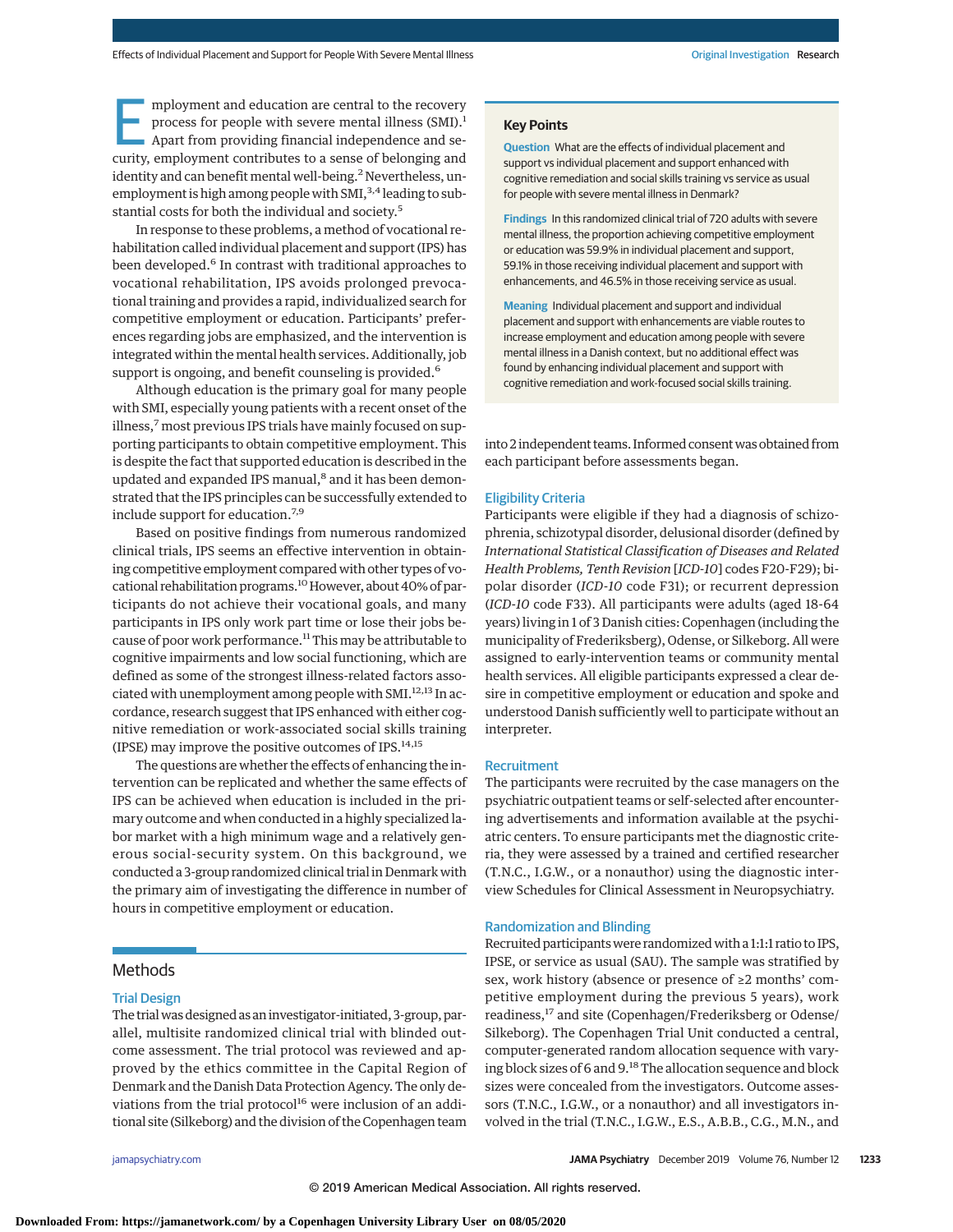L.F.E.) were blinded to participants' allocation, but participants and employment specialists were not. The randomization code was not broken before all analyses had been performed and conclusions had been drawn.<sup>19</sup>

## Interventions

All participants in the 3 groups continued to receive their usual psychiatric outpatient treatment, which consisted of at least individual case management based on cognitive therapeutic methods and medical review.<sup>20</sup> The content of the 3 vocational intervention groups is briefly outlined but more thoroughly described in the trial protocol [\(Supplement 1\)](https://jamanetwork.com/journals/jama/fullarticle/10.1001/jamapsychiatry.2019.2291?utm_campaign=articlePDF%26utm_medium=articlePDFlink%26utm_source=articlePDF%26utm_content=jamapsychiatry.2019.2291) and in eMethods 1 in [Supplement 2.](https://jamanetwork.com/journals/jama/fullarticle/10.1001/jamapsychiatry.2019.2291?utm_campaign=articlePDF%26utm_medium=articlePDFlink%26utm_source=articlePDF%26utm_content=jamapsychiatry.2019.2291)<sup>16</sup> Participants allocated to the IPS group received vocational support per the principles of the IPS model. In addition to IPS, the IPSE group received cognitive computer training using the software program Computerized Interactive Remediation of Cognition—a Training for Schizophrenia (CIRCUITS), Danish version<sup>21</sup> and training in cognitive coping and compensatory strategies using an adapted version of the *Thinking Skills for Work* manual.<sup>14</sup> The SAU group received the best available vocational rehabilitation provided by the national job centers.

## Fidelity With IPS and IPSE

To ensure the quality and adherence to the IPS service, fidelity ratings were conducted by trained and external reviewers, who did not conduct baseline or follow-up interviews, using the Individual Placement and Support Fidelity Scale (IPS-25).<sup>22</sup> The evaluation took place 6 months after trial commencement, and subsequently an additional 6 ratingswere performed. In addition, a fidelity scale was developed for the enhancement program, aimed at measuring the core elements of the intervention, as described in themanual. For quality improvement purposes, the assessors conducted a fidelity report after each review, summarizing ratings and providing recommendations for improvement.

## **Outcomes**

Data were obtained through multiple sources at baseline and during the 18-month follow-up: researcher-administered semistructured interviews, self-reported questionnaires, and register-based data. The data were collected over 4.8 years (November 2012 to August 2017) by blinded researchers who were trained and certified in all instruments used. Interrater reliability is described in eMethods 3 in [Supplement 2.](https://jamanetwork.com/journals/jama/fullarticle/10.1001/jamapsychiatry.2019.2291?utm_campaign=articlePDF%26utm_medium=articlePDFlink%26utm_source=articlePDF%26utm_content=jamapsychiatry.2019.2291) All outcome measures reported were prespecified and reported in the study protocol.<sup>16</sup>

## Primary Outcome

The primary outcome was number of hours in competitive employment or education during the 18months' follow-up.16Employment outcomes were extracted from the Danish Register for Evaluation of Marginalization (DREAM) database extended with data from the Danish national income register with 100% response.23-25 The registers cover the entire population and contain data on employment, including salaries. Educational outcomes were reported by the participants at the 18 month follow-up interview to elicit the most detailed information on part-time studies and ascertain the exact number of study hours. The study time was measured only if the participant studied actively. All secondary and exploratory outcomes are described in the trial protocol [\(Supplement 1\)](https://jamanetwork.com/journals/jama/fullarticle/10.1001/jamapsychiatry.2019.2291?utm_campaign=articlePDF%26utm_medium=articlePDFlink%26utm_source=articlePDF%26utm_content=jamapsychiatry.2019.2291) and eMethods 2 and eMethods 4 of [Supplement 2.](https://jamanetwork.com/journals/jama/fullarticle/10.1001/jamapsychiatry.2019.2291?utm_campaign=articlePDF%26utm_medium=articlePDFlink%26utm_source=articlePDF%26utm_content=jamapsychiatry.2019.2291)

## Statistical Analysis

Because we did not fully reach our planned sample size of 750, but rather only 720 participants (96.0%), we used as planned only 3 primary comparisons, with a type I error probability of 1.67%.<sup>16</sup> We hypothesized an effect size of 0.3 standardized mean differences for the primary outcome of hours in competitive employment or education, corresponding to an absolute difference between groups of 150 hours and an SD of 500 hours. This was informed by a previous European trial of IPS.<sup>26</sup> Three balanced groups with 236 patients in each group (N = 708) were required to achieve a statistical power of 80%. A priori power analysis was carried out on all secondary outcomes.<sup>16</sup>

The outcome analysis was based on the intention-totreat principles, and to compensate for missing data, we used multiple imputations. Complete baseline data and registerbased outcome data were used for the imputation model. Baseline characteristics are reported using means and SDs for numeric variables and numbers with percentages for categorical variables. The primary analyses for differences between groups at follow-up were carried out without adjusting for stratification variables. The reason for this was that the assumptions for including covariates in the analyses may have been violated, which would bias the estimation of the treatment effect sizes.<sup>27</sup> Supplementary analyses that reflect the original analysis plan are available in eTable 1 and eTable 2 in [Supple](https://jamanetwork.com/journals/jama/fullarticle/10.1001/jamapsychiatry.2019.2291?utm_campaign=articlePDF%26utm_medium=articlePDFlink%26utm_source=articlePDF%26utm_content=jamapsychiatry.2019.2291)[ment 2.](https://jamanetwork.com/journals/jama/fullarticle/10.1001/jamapsychiatry.2019.2291?utm_campaign=articlePDF%26utm_medium=articlePDFlink%26utm_source=articlePDF%26utm_content=jamapsychiatry.2019.2291) The results are substantially the same regardless of the analytical strategy. Main estimates are presented in the form of success-rate differences (SRDs)<sup>28</sup> with bootstrapped inferential statistics. For binary outcomes, the SRD is simply the difference between the proportion of patients who received successful treatment in the 2 groups. For numerical outcomes, the SRD is derived from the Wilcoxon *U* statistic:

$$
SRD = \frac{2U}{(N_0 \times N_1) - 1}
$$

where *U* is the Wilcoxon *U* statistic and  $N_0$  and  $N_1$  are the sample sizes for the 2 groups. For numerical outcomes, this amounts to the difference in the probability of a random patient in the intervention group scoring higher (having a better outcome) than a random patient in the comparison group and the probability of a random patient in the comparison group scoring higher than a random patient in the intervention group. Therefore, scores greater than 0 imply a higher numerical value for the intervention group vs the comparison group, while scores less than 0 indicate a higher numerical value in the comparison group. The number of days to employment, education, or noncompetitive employment was analyzed using Cox proportional hazards regression and reported using hazard ratios. Parameter estimates and 95% CIs are based on observed data with no imputations. Data were analyzed from December 2017 to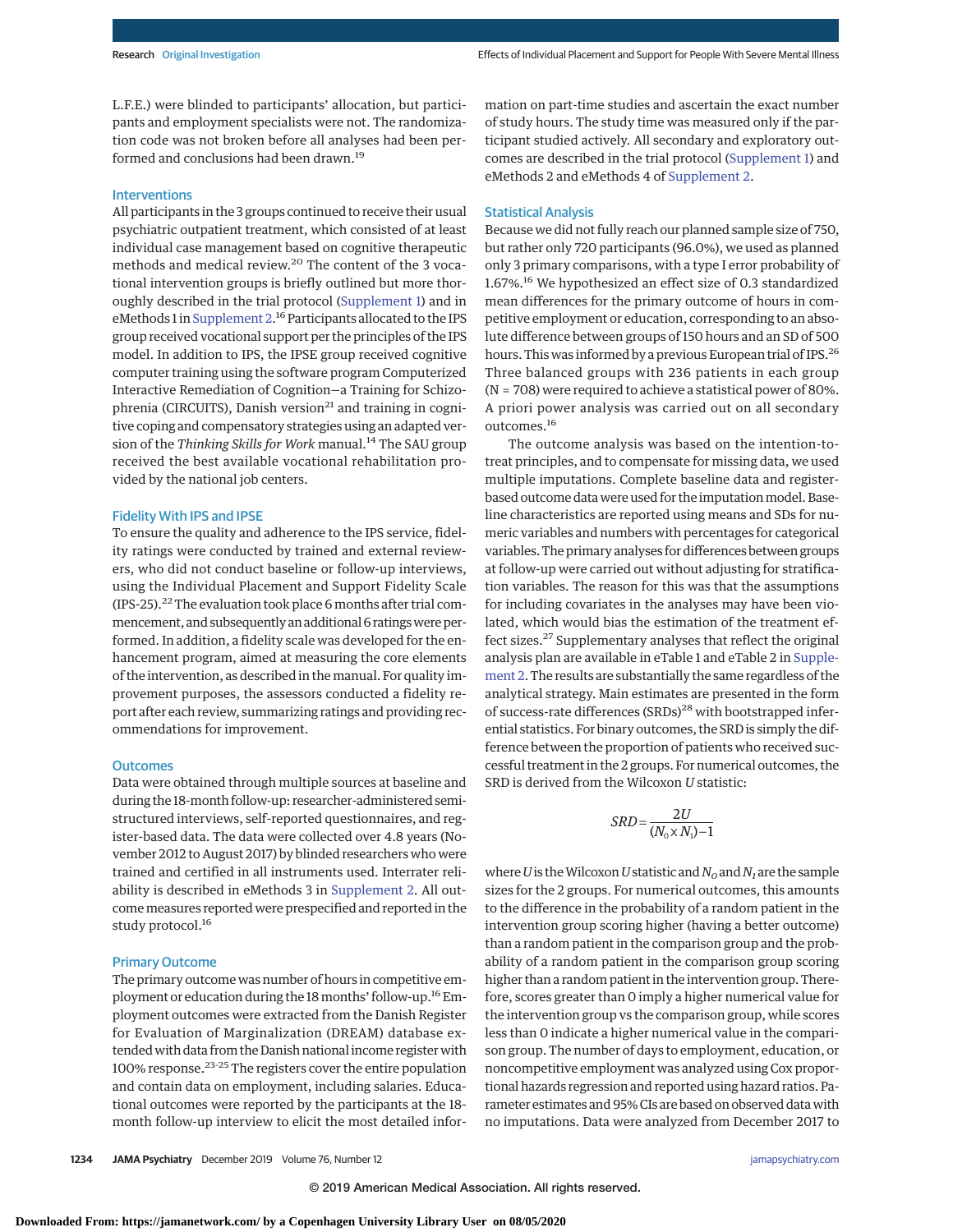



June 2019 with Stata version 14 (StataCorp) and R version 3.6.0 (R Foundation for Statistical Computing). All*P* values less than .017 (.05 divided by 3, to accommodate the study's 3 comparisons) were considered significant.

## **Results**

The Figure illustrates the patient flow through the trial and the attrition from it. After exclusion of those not meeting inclusion criteria and those who declined to participate, 720 participants were randomly assigned into the 3 groups: IPS  $(n = 243)$ , IPSE  $(n = 238)$ , and SAU  $(n = 239)$ .

Table 1 shows the baseline sociodemographic and clinical characteristics of the participants. The mean (SD) age was 33.0 (9.9) years, and we includedmoremen (444 [61.6%]) than women. Most participants (551 [76.5%]) were diagnosed with a schizophrenia spectrum disorder, and 279 (38.8%) had a primary or lower secondary education. Further, the participants' global level of cognitive functioning, measured on the Brief Assessment of Cognition in Schizophrenia scale, was a mean (SD) *z* score of 2.70 (1.7) lower than the reference healthy population. The follow-up proportion was 72.5% for the sample as a whole (n = 522). However, there was 100% follow-up for all register-based measures, including all employment outcomes.

All IPS teams maintained good or fair levels of IPS fidelity throughout the trial. The scores ranged from 75 to 101 as measured on the IPS-25 scale. All sites demonstrated good fidelity to the IPSE manual, with scores between 21 to 29 points on the 30-point scale. However, 57 of 238 participants (23.9%) in the IPSE group did not attend the sessions with cognitive remediation, and the mean (SD) number of cognitive training sessions attended was 9.6 (9.7) of 30 sessions.

The comparison of IPSE vs SAU groups showed a mean difference of 147.3 (SE, 70.8) hours in competitive employment and education favoring IPSE. The corresponding SRD was 0.151 (95% CI, 0.01-0.295; *P* = .016). The mean difference between IPS vs SAU was 70.0 (SE, 66.4) hours, with an SRD of 0.127 (95% CI, −0.017 to 0.276; *P* = .004).

In an explorative analysis, we combined IPS and IPSE vs SAU. The SRD for working or studying more hours in the 2 IPS groups, compared with SAU, was 0.138 (95% CI, 0.009- 0.263;  $P = .002$ ). There was no significant difference between the outcomes of the IPS and IPSE groups in any of the vocational outcomes (Tables 2, 3, and 4).

All secondary and exploratory outcomes are shown in Tables 2, 3, and 4. Because of multiple testing and occasional lack of power, these analyses should be interpreted with caution. Over the 18-month follow-up period, participants in the IPS group were more likely than those in the SAU group to work competitively or be enrolled in education (112 [59.9%] vs 79 [46.5%]; SRD, 0.134 [95% CI, 0.009- 0.257]; *P* = .002). The difference between IPSE and SAU was 101 (59.1%) vs 79 (46.5%) (SRD, 0.126 [95% CI, 0.003-0.256]; *P* = .03). When the IPS and IPSE groups were combined and compared with SAU, the SRD was 0.130 (95% CI, 0.025-  $0.239; P = .002$ ).

The participants in the IPS and IPSE groups also obtained employment or education more rapidly than did the SAU group. It took the IPS group 286 (SE, 72.6) days and the IPSE group 346 (SE, 85.8) days vs the SAU group's 548 (SE, 61.7) days before 46.5% of each group's participants were employed or actively attending educational programs. Cox regression found a significant difference between IPS vs SAU (hazard ratio, 1.57 [95% CI, 1.14-2.18]; *P* = .006) and between IPSE vs SAU (hazard ratio, 1.54 [95% CI, 1.10-2.16]; *P* = .01) (Table 4). Kaplan-Meier curves are shown in eFigure in [Supplement 2.](https://jamanetwork.com/journals/jama/fullarticle/10.1001/jamapsychiatry.2019.2291?utm_campaign=articlePDF%26utm_medium=articlePDFlink%26utm_source=articlePDF%26utm_content=jamapsychiatry.2019.2291)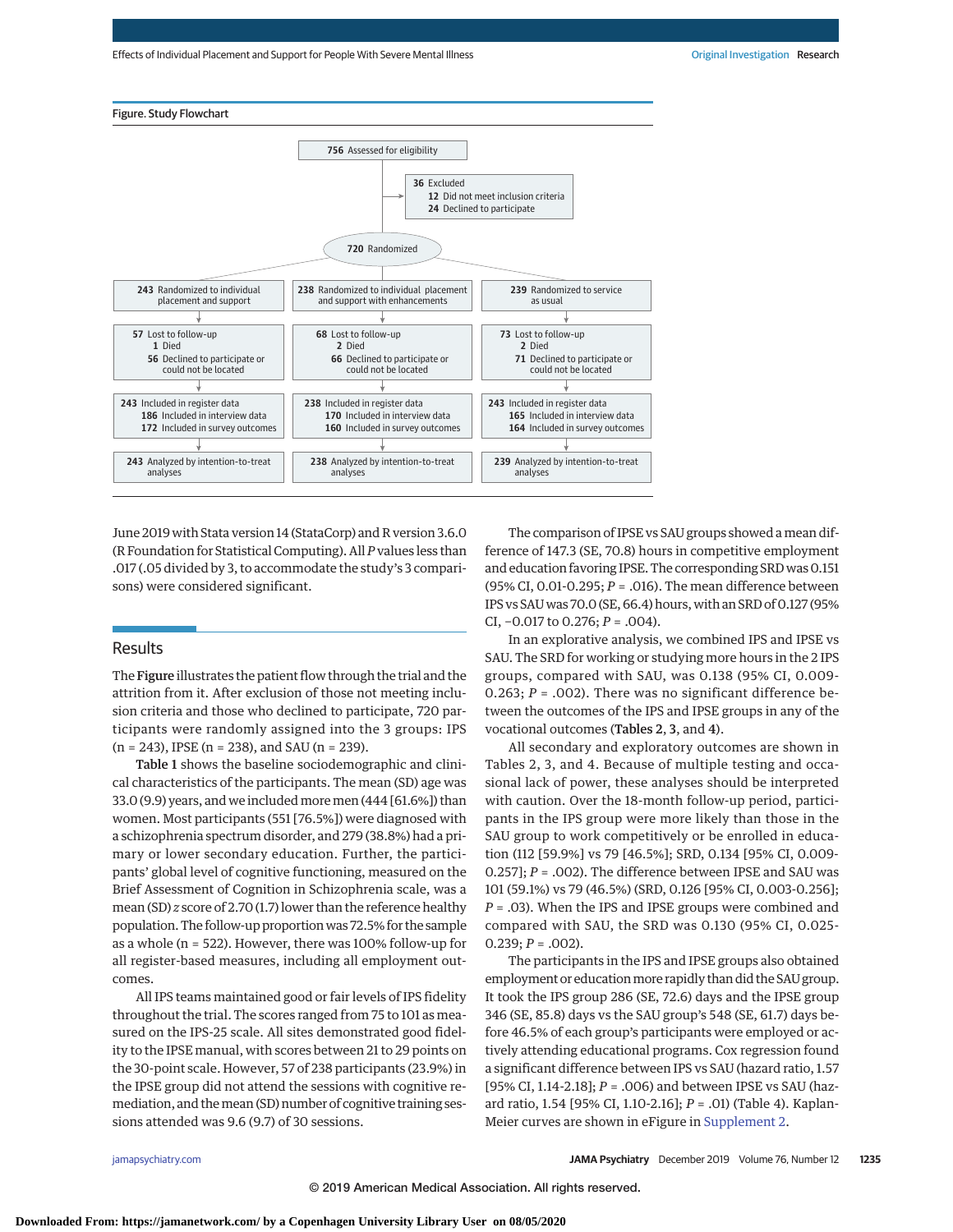Table 1. Baseline Characteristics of 720 Participants in the Trial Randomized to Individual Placement and Support vs Individual Placement and Support Enhanced With Cognitive Remediation and Work-Focused Social Skills Training and Service as Usual

|                                                                 | Participants, No. (%)                                    |                                                                                        |                                        |  |  |  |  |
|-----------------------------------------------------------------|----------------------------------------------------------|----------------------------------------------------------------------------------------|----------------------------------------|--|--|--|--|
| Characteristic                                                  | <b>Individual Placement</b><br>and Support ( $n = 243$ ) | <b>Individual Placement</b><br>and Support With<br>Enhancements <sup>a</sup> (n = 238) | <b>Service as Usual</b><br>$(n = 239)$ |  |  |  |  |
| Sex                                                             |                                                          |                                                                                        |                                        |  |  |  |  |
| Female                                                          | 94 (38.7)                                                | 87 (36.6)                                                                              | 95 (39.8)                              |  |  |  |  |
| Male                                                            | 149 (61.3)                                               | 151(63.5)                                                                              | 144 (60.3)                             |  |  |  |  |
| Age, mean (SD), y                                               | 33.3 (10.3)                                              | 33.0(9.5)                                                                              | 32.8(9.9)                              |  |  |  |  |
| Previous work history <sup>b</sup>                              |                                                          |                                                                                        |                                        |  |  |  |  |
| No                                                              | 125 (51.4)                                               | 117 (49.2)                                                                             | 123(51.5)                              |  |  |  |  |
| Yes                                                             | 118 (48.6)                                               | 121 (50.8)                                                                             | 116(48.5)                              |  |  |  |  |
| Education                                                       |                                                          |                                                                                        |                                        |  |  |  |  |
| Master or equivalent                                            | 13(5.4)                                                  | 14(5.9)                                                                                | 21(8.8)                                |  |  |  |  |
| Bachelor or equivalent                                          | 28(11.5)                                                 | 22(9.2)                                                                                | 28(11.7)                               |  |  |  |  |
| Short-term tertiary education                                   | 43 (17.7)                                                | 53 (22.3)                                                                              | 44 (18.4)                              |  |  |  |  |
| Upper secondary education                                       | 61(25.1)                                                 | 57 (24.0)                                                                              | 57(23.9)                               |  |  |  |  |
| Primary secondary education<br>or lower (9 y of school or less) | 98 (40.3)                                                | 92 (38.7)                                                                              | 89 (37.2)                              |  |  |  |  |
| Married or cohabiting                                           |                                                          |                                                                                        |                                        |  |  |  |  |
| N <sub>0</sub>                                                  | 197 (81.1)                                               | 194 (81.5)                                                                             | 187 (78.2)                             |  |  |  |  |
| Yes                                                             | 46 (18.9)                                                | 44 (18.5)                                                                              | 52 (21.8)                              |  |  |  |  |
| Site                                                            |                                                          |                                                                                        |                                        |  |  |  |  |
| Copenhagen, Frederiksberg                                       | 174 (71.6)                                               | 165(69.3)                                                                              | 169 (70.7)                             |  |  |  |  |
| Odense, Silkeborg                                               | 69 (28.4)                                                | 73 (30.7)                                                                              | 70 (29.3)                              |  |  |  |  |
| <b>Diagnoses</b>                                                |                                                          |                                                                                        |                                        |  |  |  |  |
| Schizophrenia spectrum disorders <sup>c</sup>                   | 184 (75.7)                                               | 181 (76.1)                                                                             | 186 (77.8)                             |  |  |  |  |
| Bipolar disorder <sup>d</sup>                                   | 32 (13.2)                                                | 30(12.6)                                                                               | 25(10.5)                               |  |  |  |  |
| Recurrent depression <sup>e</sup>                               | 27 (11.1)                                                | 27(11.3)                                                                               | 28(11.7)                               |  |  |  |  |
| Match group <sup>f</sup>                                        |                                                          |                                                                                        |                                        |  |  |  |  |
| $\overline{2}$                                                  | 191 (78.6)                                               | 186 (78.2)                                                                             | 190 (79.5)                             |  |  |  |  |
| 3                                                               | 52 (21.4)                                                | 52 (21.9)                                                                              | 49 (20.5)                              |  |  |  |  |
| Psychiatric scale scores, mean (SD)                             |                                                          |                                                                                        |                                        |  |  |  |  |
| Personal and Social Performance<br>Scale score                  | 47.3 (10.8)                                              | 47.2 (10.8)                                                                            | 47.0 (10.0)                            |  |  |  |  |
| Psychotic symptoms per SAPS                                     | 1.2(1.3)                                                 | 1.2(1.3)                                                                               | 1.2(1.3)                               |  |  |  |  |
| Negative symptoms per SANS                                      | 1.9(0.8)                                                 | 1.9(0.8)                                                                               | 2.0(0.8)                               |  |  |  |  |
| Disorganized symptoms per SAPS<br>or SANS                       | 0.3(0.5)                                                 | 0.3(0.5)                                                                               | 0.3(0.5)                               |  |  |  |  |
| Brief Assessment of Cognition in<br>Schizophrenia Global        | $-2.6(1.61)$                                             | $-2.8(1.9)$                                                                            | $-2.7(1.8)$                            |  |  |  |  |
| Hamilton score                                                  | 6.0(4.2)                                                 | 6.4(4.2)                                                                               | 6.8(4.1)                               |  |  |  |  |
| Self-efficacy                                                   | 14.1(6.3)                                                | 14.3(6.1)                                                                              | 13.1(6.4)                              |  |  |  |  |
| Rosenberg Self-esteem Scale score                               | 15.6(6.1)                                                | 15.6(5.7)                                                                              | 16.0(5.9)                              |  |  |  |  |
| SF-12 Total score                                               | 83.4 (7.9)                                               | 82.0(7.9)                                                                              | 81.5(7.8)                              |  |  |  |  |

Abbreviations: SANS, Scale for the Assessment of Negative Symptoms; SAPS, Scale for the Assessment of Positive Symptoms; SF-12, 12-Item Short-Form Health Survey.

<sup>a</sup> Individual placement and support enhanced with cognitive remediation and work-focused social skills training.

**b** Previous work history was defined as 2 or more months of paid work in the last 5 years.

<sup>c</sup> Defined by International Statistical Classification of Diseases and Related Health Problems, Tenth Revision (ICD-10) codes F20 through F29.

<sup>d</sup> Defined by ICD-10 codes F31.0 through F31.9.

e Defined by ICD-10 codes F33.0 through F33.9.

<sup>f</sup> Danish legislation operates with 3 different match groups; match group 2 was assessed as being ready to participate in a vocational rehabilitation program but not able to be self-sufficient within 3 months and match group 3 was assessed as having severe, long-term problems and being unable to work or participate in prevocational training.

Consistent with most published trials, the association of IPS with outcomes on nonvocational measures appeared to be negligible (Tables 2 and 3), which also indicates that there were no adverse effects of the intervention. Nevertheless, we found significantly higher satisfaction with the vocational rehabilitation in the 2 experimental groups compared with SAU (IPS vs SAU: SRD, 0.310 [95% CI, 0.167- 0.445]; *P* < .001 and IPSE vs SAU: SRD, 0.341 [95% CI, 0.187- 0.478]; *P* < .001).

# **Discussion**

Individuals with severe mental illness who participated in IPS or IPSE obtained higher employment and study rates or had more hours in employment and education than did participants in a conventional Danish vocational rehabilitation program (SAU). The participants in the IPS and IPSE groups also obtained employment or education faster and were more sat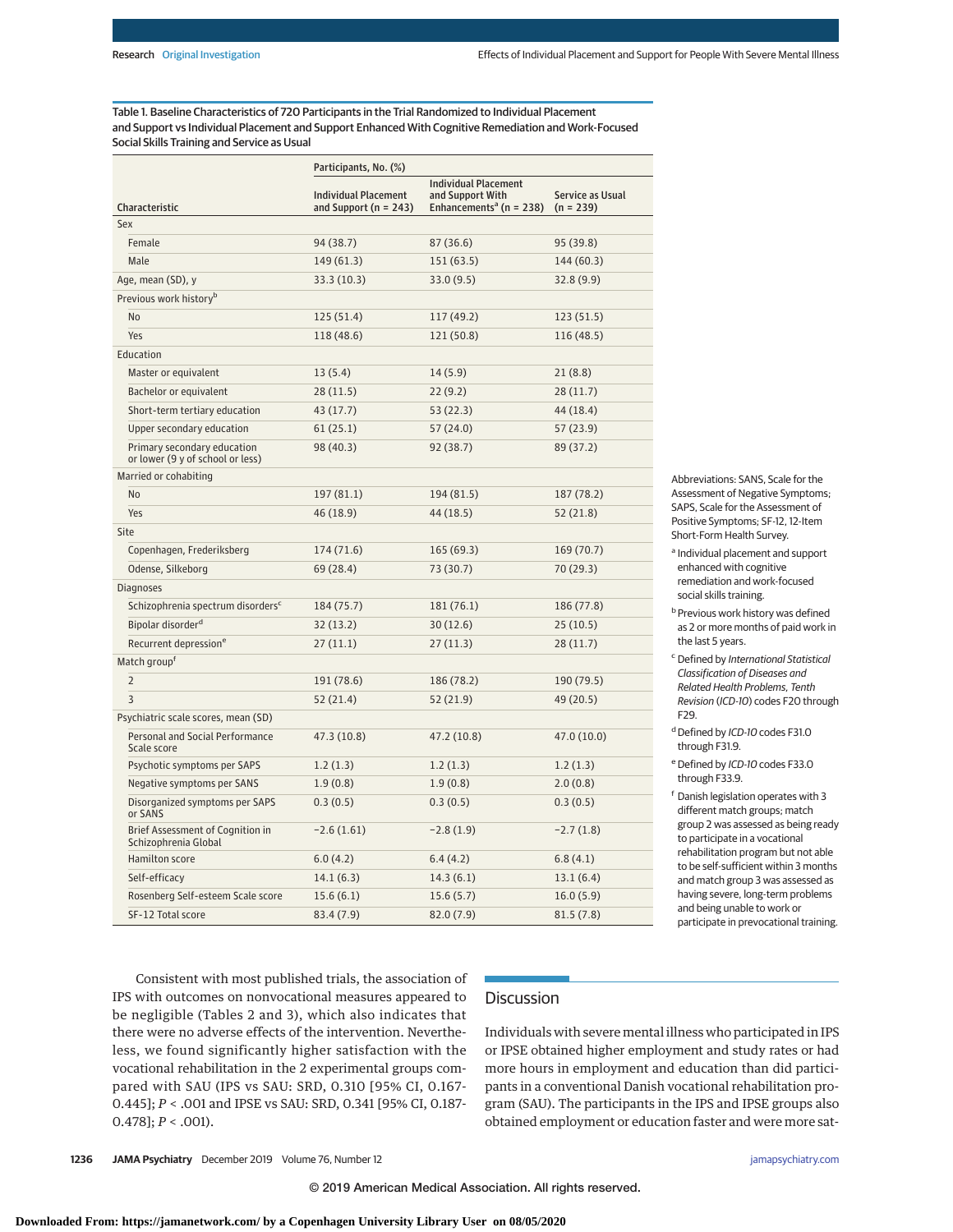Table 2. Comparison of Effect on Primary and Secondary Outcomes After 18 Months' Follow-up for 720 Patients With Severe Mental Illness Randomized to the 3 Study Groups<sup>a</sup>

|                                                                            | Mean (SD)                                     |                                                                                        |                            | Success-Rate Difference (95% CI)                                  |                                                                                               |                                                                                                                      |  |
|----------------------------------------------------------------------------|-----------------------------------------------|----------------------------------------------------------------------------------------|----------------------------|-------------------------------------------------------------------|-----------------------------------------------------------------------------------------------|----------------------------------------------------------------------------------------------------------------------|--|
| <b>Primary and Secondary</b><br><b>Outcomes</b>                            | Individual<br><b>Placement</b><br>and Support | Individual<br><b>Placement and</b><br><b>Support With</b><br>Enhancements <sup>b</sup> | <b>Service</b><br>as Usual | <b>Individual Placement</b><br>and Support vs Service<br>as Usual | <b>Individual Placement</b><br>and Support With<br><b>Enhancements vs</b><br>Service as Usual | <b>Individual Placement</b><br>and Support vs Individual<br><b>Placement and Support</b><br><b>With Enhancements</b> |  |
| Time spent in employment<br>and education, h                               | 411.0<br>(656.9)                              | 488.1<br>(735.6)                                                                       | 340.8<br>(573.8)           | 0.127<br>$(-0.017 \text{ to } 0.276)$                             | 0.151<br>$(0.01 - 0.295)$                                                                     | $-0.034$<br>$(-0.178 \text{ to } 0.109)$                                                                             |  |
| Number needed<br>to treat, No.                                             | <b>NA</b>                                     | <b>NA</b>                                                                              | <b>NA</b>                  | 7.9                                                               | 6.6                                                                                           | $-29.4$                                                                                                              |  |
| P value, unadjusted/<br>adjusted with multiple<br>imputations <sup>c</sup> | <b>NA</b>                                     | <b>NA</b>                                                                              | <b>NA</b>                  | .03/.004                                                          | .01/.016                                                                                      | .57/.35                                                                                                              |  |
| Employment or education<br>at some point, No. (%)                          | 112(59.9)                                     | 101(59.1)                                                                              | 79 (46.5)                  | 0.134<br>$(0.009 - 0.257)$                                        | 0.126<br>$(0.003 - 0.256)$                                                                    | 0.008<br>$(-0.119 \text{ to } 0.131)$                                                                                |  |
| <b>Brief Assessment of Cognition</b><br>in Schizophrenia score             | $-2.2(1.8)$                                   | $-2.2(1.7)$                                                                            | $-2.1(1.9)$                | $-0.044$<br>$(-0.195 \text{ to } 0.102)$                          | $-0.028$<br>$(-0.175 \text{ to } 0.124)$                                                      | $-0.015$<br>$(-0.165 \text{ to } 0.127)$                                                                             |  |
| Personal and Social<br>Performance Scale score                             | 49.8 (14.1)                                   | 52.1(14.5)                                                                             | 49.9 (12.9)                | $-0.005$<br>$(-0.152 \text{ to } 0.141)$                          | 0.085<br>$(-0.059 \text{ to } 0.234)$                                                         | $-0.085$<br>$(-0.225 \text{ to } 0.059)$                                                                             |  |
| General Self-efficacy<br>Scale score                                       | 16.4(6.1)                                     | 16.3(6.3)                                                                              | 15.9(6.7)                  | 0.031<br>$(-0.118 \text{ to } 0.177)$                             | 0.009<br>$(-0.144 \text{ to } 0.161)$                                                         | 0.018<br>$(-0.131$ to $0.175)$                                                                                       |  |
| Rosenberg Self-esteem<br>Scale score                                       | 14.1(5.8)                                     | 13.5(5.8)                                                                              | 14.5(6.0)                  | $-0.022$<br>$(-0.163 \text{ to } 0.131)$                          | $-0.082$<br>$(-0.233$ to $0.063)$                                                             | 0.061<br>$(-0.085 \text{ to } 0.208)$                                                                                |  |
| Abbreviation: NA, not applicable.                                          |                                               |                                                                                        |                            | work-focused social skills training.                              |                                                                                               |                                                                                                                      |  |

Abbreviation: NA, not applicable.

<sup>a</sup> All analyses are unadjusted. Analyses adjusted for stratification variables are presented in eTable 1 in [Supplement 2.](https://jamanetwork.com/journals/jama/fullarticle/10.1001/jamapsychiatry.2019.2291?utm_campaign=articlePDF%26utm_medium=articlePDFlink%26utm_source=articlePDF%26utm_content=jamapsychiatry.2019.2291)

b Individual placement and support enhanced with cognitive remediation and

 $c$  Multiple-imputations P values are derived from multiple imputation using 250 imputations and 5 iterations per imputation.

isfied with the support they received compared with those receiving SAU, but there was no significant difference between IPS and IPSE in any of the vocational outcomes.

With regard to the primary outcome (the number of hours in competitive employment or education), we hypothesized a clinically relevant mean difference of 150 hours between the groups when conducting the sample-size calculation. This was achieved in the comparison between IPSE and SAU, but this was not the case between IPS and SAU, between which a difference of 70 hours was detected. Nonetheless, when we also consider the 13% difference in study and employment rates, the difference in days to employment and education and the difference in satisfaction with the intervention between the IPS and IPSE groups and those receiving SAU, these effects are assessed as both substantial and clinically relevant. Since the SAU group also received a costly and substantial amount of vocational rehabilitation, we believe that these results are relevant to warrant its extra cost and time as well.

The control (SAU) group performed better than expected, including better than most previous IPS trials from countries with a comparable labor market and labor policy. In a Swedish randomized trial on IPS, 46% of participants in the IPS group obtained employment, compared with 11% in the SAU group.29 In the present trial, 38% in the IPS group and 28% in the SAU group obtained competitive employment.When educationwas included, the figures were 60% vs 47%. Thus, the vocational outcomes in the SAU group in the present trial almost reached benchmarks established for high-fidelity IPS programs. However, it is worth noting that the control group was significantly less satisfied with the support they received than the 2 experimental groups. We believe that the strong focus on the individual's own preferences for work or education is an essential factor behind this difference, which has also been suggested by previous research.<sup>1,30</sup>

This trial differed from most previous IPS trials in focusing on both employment and education, making it difficult to make comparisons with previous international IPS trials. However, a recent meta-analysis demonstrated a pooled risk ratio of 2.40 (95% CI, 1.99-2.90) for competitive employment when IPS was compared with traditional vocational rehabilitation.10 In the present trial, we also demonstrated a difference between IPS and SAU in the measure of employment or education at some point, but when we analyzed employment alone, the significant effect disappeared. The main reason for this could be a statistical power issue, because approximately half of the participants had education, rather than employment, as their goal at baseline.

Previous research has suggested that generous welfare systems, such as the Danish system, lead to lack of financial incentives, resulting in a low level of motivation for employment among the participants.<sup>26</sup> Nevertheless, even though many participants had a relatively small financial gain from working, we succeeded with the recruitment. In a qualitative study, the participants underlined that the key motivation for participating in the trial was to be able to contribute to and have a role in society.<sup>1</sup>

Consistent with earlier IPS research findings, we found no difference between the groups on nonvocational outcomes. However, a difference between groups in cognitive functioning was expected. A small improvement was found in all groups from baseline to the 18-month follow-up, but unexpectedly, no differences were found between the IPSE group and the IPS group or the SAU group at follow-up. Previous research<sup>14</sup> has found a higher overall composite cognitive score after interventions and follow-up assessment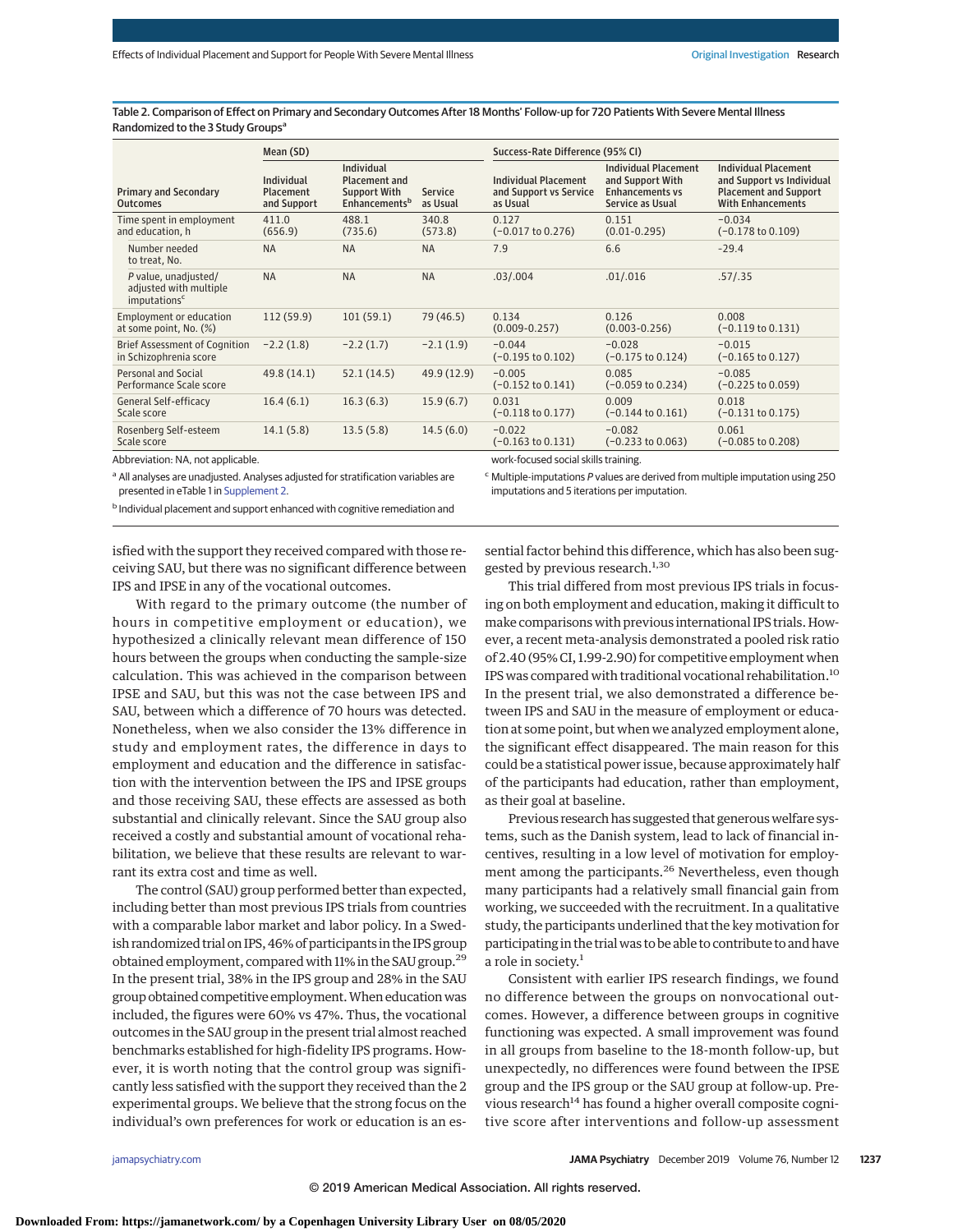Table 3. Comparison of Effect on Exploratory Outcomes After 18 Months' Follow-up for 720 Patients With Severe Mental Illness Randomized to the 3 Study Groups

|                                                                                                                             | Mean (SD)                                      |                                                                  |                                             | Success-Rate Difference (95% CI)                                         |                                                                                               |                                                                                                                         |  |
|-----------------------------------------------------------------------------------------------------------------------------|------------------------------------------------|------------------------------------------------------------------|---------------------------------------------|--------------------------------------------------------------------------|-----------------------------------------------------------------------------------------------|-------------------------------------------------------------------------------------------------------------------------|--|
| <b>Exploratory Outcomes</b>                                                                                                 | Individual<br><b>Placement and</b><br>Support  | <b>Individual</b><br><b>Placement and</b><br><b>Support With</b> | Enhancements <sup>a</sup> Service as Usual  | <b>Individual Placement</b><br>and Support vs<br><b>Service as Usual</b> | <b>Individual Placement</b><br>and Support With<br><b>Enhancements vs</b><br>Service as Usual | <b>Individual Placement</b><br>and Support vs<br><b>Individual Placement</b><br>and Support With<br><b>Enhancements</b> |  |
| Labor-force engagement,<br>mean (SD), h                                                                                     |                                                |                                                                  |                                             |                                                                          |                                                                                               |                                                                                                                         |  |
| Employment                                                                                                                  | 189.8 (450.9)                                  | 170.0 (400.6)                                                    | 142.7 (360.6)                               | 0.097<br>$(-0.004 \text{ to } 0.2)$                                      | 0.06<br>$(-0.035$ to $0.159)$                                                                 | 0.035<br>$(-0.08 \text{ to } 0.139)$                                                                                    |  |
| Education                                                                                                                   | 221.3 (481.3)                                  | 286.3 (538.4)                                                    | 181.6 (476.2)                               | 0.093<br>$(-0.03 \text{ to } 0.208)$                                     | 0.132<br>$(0.007 - 0.25)$                                                                     | $-0.047$<br>$(-0.164 \text{ to } 0.079)$                                                                                |  |
| Noncompetitive<br>employment                                                                                                | 134.0 (255.7)                                  | 97.8 (203.9)                                                     | 178.2 (334.6)                               | $-0.063$<br>$(-0.201 to 0.073)$                                          | $-0.148$<br>$(-0.28 \text{ to } -0.009)$                                                      | 0.083<br>$(-0.053 \text{ to } 0.219)$                                                                                   |  |
| Total earnings, mean (SD),<br>Danish kroner [\$]                                                                            | 29 2 30<br>(71075)<br>[4388.13]<br>(10670.07)] | 25 28 3<br>(61809)<br>[3795.59]<br>(9279.02)]                    | 24694<br>(65527)<br>[3707.17]<br>(9837.18)] | 0.093<br>$(-0.011$ to $0.195)$                                           | 0.057<br>$(-0.048 \text{ to } 0.16)$                                                          | 0.035<br>$(-0.074 \text{ to } 0.14)$                                                                                    |  |
| Labor force engagement<br>at any point, No. (%)                                                                             |                                                |                                                                  |                                             |                                                                          |                                                                                               |                                                                                                                         |  |
| Employment                                                                                                                  | 92 (37.9)                                      | 80 (33.6)                                                        | 66 (27.6)                                   | 0.102<br>$(-0.003 \text{ to } 0.205)$                                    | 0.06<br>$(-0.037 \text{ to } 0.161)$                                                          | 0.042<br>$(-0.066 \text{ to } 0.147)$                                                                                   |  |
| Education                                                                                                                   | 58 (31.0)                                      | 58 (33.9)                                                        | 40(23.5)                                    | 0.075<br>$(-0.036 \text{ to } 0.186)$                                    | 0.104<br>$(-0.013 \text{ to } 0.221)$                                                         | $-0.029$<br>$(-0.14 \text{ to } 0.088)$                                                                                 |  |
| Noncompetitive<br>employment                                                                                                | 72 (38.5)                                      | 54 (31.6)                                                        | 72 (42.4)                                   | $-0.039$<br>$(-0.157 \text{ to } 0.084)$                                 | $-0.108$<br>$(-0.231$ to $0.011)$                                                             | 0.069<br>$(-0.046 \text{ to } 0.187)$                                                                                   |  |
| Survey and scale scores,<br>mean (SD)                                                                                       |                                                |                                                                  |                                             |                                                                          |                                                                                               |                                                                                                                         |  |
| Satisfaction with<br>treatment                                                                                              | 24.3(5.0)                                      | 24.6(5.1)                                                        | 20.9(6.2)                                   | 0.310<br>$(0.167 - 0.445)$                                               | 0.341<br>$(0.187 - 0.478)$                                                                    | $-0.038$<br>$(-0.187 \text{ to } 0.108)$                                                                                |  |
| <b>Brief Assessment of</b><br>Cognition in<br>Schizophrenia scores                                                          |                                                |                                                                  |                                             |                                                                          |                                                                                               |                                                                                                                         |  |
| Memory domain                                                                                                               | $-1.3(1.7)$                                    | $-1.2(1.4)$                                                      | $-1.3(1.7)$                                 | $-0.040$<br>$(-0.192 \text{ to } 0.105)$                                 | 0.025<br>$(-0.126 \text{ to } 0.175)$                                                         | $-0.073$<br>$(-0.223 \text{ to } 0.079)$                                                                                |  |
| Speed domain                                                                                                                | $-2.2(1.5)$                                    | $-2.2(1.6)$                                                      | $-2.1(1.7)$                                 | $-0.037$<br>$(-0.183 \text{ to } 0.119)$                                 | $-0.015$<br>$(-0.163 \text{ to } 0.141)$                                                      | $-0.025$<br>$(-0.176 \text{ to } 0.125)$                                                                                |  |
| Problem domain                                                                                                              | $-1.0(2.3)$                                    | $-1.1(2.0)$                                                      | $-0.8(1.9)$                                 | $-0.044$<br>$(-0.199 \text{ to } 0.104)$                                 | $-0.117$<br>$(-0.277$ to $0.046)$                                                             | 0.070<br>$(-0.081 \text{ to } 0.212)$                                                                                   |  |
| Negative symptoms<br>per SANS                                                                                               | 1.6(0.8)                                       | 1.5(0.9)                                                         | 1.5(0.8)                                    | 0.049<br>$(-0.101 to 0.189)$                                             | $-0.016$<br>$(-0.163 \text{ to } 0.137)$                                                      | 0.062<br>$(-0.084 \text{ to } 0.195)$                                                                                   |  |
| Psychotic symptoms<br>per SAPS                                                                                              | 1.1(1.3)                                       | 0.9(1.2)                                                         | 1.0(1.3)                                    | 0.025<br>$(-0.116 \text{ to } 0.159)$                                    | $-0.037$<br>$(-0.174 \text{ to } 0.102)$                                                      | 0.058<br>$(-0.07 \text{ to } 0.193)$                                                                                    |  |
| Disorganized symptoms<br>per SANS or SAPS                                                                                   | 0.3(0.5)                                       | 0.3(0.5)                                                         | 0.3(0.5)                                    | $-0.027$<br>$(-0.157 \text{ to } 0.104)$                                 | $-0.102$<br>$(-0.22 \text{ to } 0.018)$                                                       | 0.074<br>$(-0.049 \text{ to } 0.197)$                                                                                   |  |
| Medical care, mean (SD)                                                                                                     |                                                |                                                                  |                                             |                                                                          |                                                                                               |                                                                                                                         |  |
| Outpatient courses                                                                                                          | 1.6(1.8)                                       | 1.5(1.8)                                                         | 1.7(2.1)                                    | 0.006<br>$(-0.12 \text{ to } 0.13)$                                      | $-0.014$<br>$(-0.135 \text{ to } 0.104)$                                                      | 0.020<br>$(-0.1 to 0.138)$                                                                                              |  |
| Outpatient visits                                                                                                           | 29.2 (27.2)                                    | 28.9 (31.0)                                                      | 33.8 (30.7)                                 | $-0.097$<br>$(-0.225 \text{ to } 0.02)$                                  | $-0.129$<br>$(-0.253 \text{ to } -0.005)$                                                     | 0.035<br>$(-0.094 \text{ to } 0.159)$                                                                                   |  |
| Hospitalizations                                                                                                            | 0.7(1.6)                                       | 0.6(1.6)                                                         | 0.8(1.8)                                    | $-0.040$<br>(-0.135 to 0.056)                                            | $-0.040$<br>$(-0.131$ to $0.06)$                                                              | $-0.002$<br>$(-0.099$ to $0.093)$                                                                                       |  |
| Abbreviations: SANS, Scale for the Assessment of Negative Symptoms; SAPS,<br>Scale for the Assessment of Positive Symptoms. |                                                |                                                                  |                                             | work-focused social skills training.                                     | <sup>a</sup> Individual placement and support enhanced with cognitive remediation and         |                                                                                                                         |  |

Scale for the Assessment of Positive Symptoms.

when IPS was enhanced with the *Thinking Skills for Work* program and compared with IPS alone. The reasons for not finding the same effect in the present trial could be because of participants' lack of motivation to participate in a highly complex and group-based cognitive program or because participants who started working prioritized this over the cognitive and social training. This was also reflected in the relative high dropout rate from the intervention compared with previous studies, which is likely to explain the missing effect. Since there was no significant difference between the IPS and IPSE groups in any of the vocational outcomes and

because cognitive remediation and work-focused social skills training increase both time to employment or education and costs of the intervention, it is not recommended to implement this supplement to IPS in the form used in this trial. If potential benefits of enhancing IPS with workfocused social skills training and cognitive remediation should be investigated in future research, specific factors associated with benefits to this enhancement should be identified, and it should be ensured that the intervention is appealing to the participants and they demonstrate need at baseline.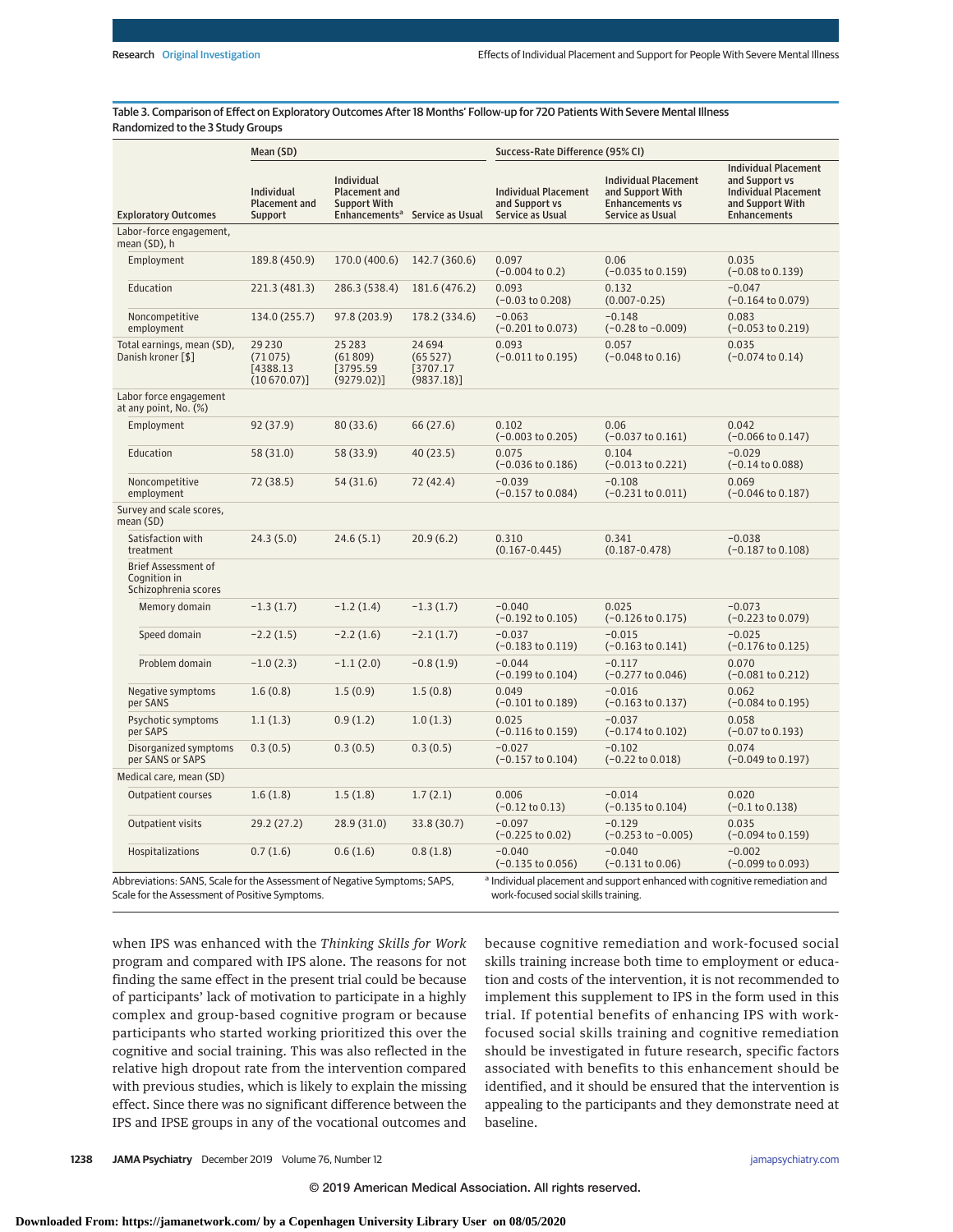Table 4. Days to Employment, Education, or Noncompetitive Employment for 720 Patients With Severe Mental Illness Randomized to 3 Study Groups

|                                                                                                                 | Time to Outcome, d, Mean (SD)          |                                                                                              | Hazard Ratio (95% CI) |                                                                                    |                                                                                               |                                                                                                                         |  |
|-----------------------------------------------------------------------------------------------------------------|----------------------------------------|----------------------------------------------------------------------------------------------|-----------------------|------------------------------------------------------------------------------------|-----------------------------------------------------------------------------------------------|-------------------------------------------------------------------------------------------------------------------------|--|
| <b>Outcome</b>                                                                                                  | Individual<br>Placement<br>and Support | Individual<br><b>Placement and</b><br><b>Support With</b><br><b>Enhancements<sup>a</sup></b> | Service as Usual      | <b>Individual</b><br><b>Placement and</b><br><b>Support vs Service</b><br>as Usual | <b>Individual Placement</b><br>and Support With<br><b>Enhancements vs</b><br>Service as Usual | <b>Individual Placement</b><br>and Support ys<br><b>Individual Placement</b><br>and Support With<br><b>Enhancements</b> |  |
| Employment or<br>education                                                                                      | 351.01 (197.18)                        | 371.51 (194.92)                                                                              | 406.20 (188.17)       | $1.57(1.14-2.18)$                                                                  | $1.54(1.10-2.16)$                                                                             | $1.06(0.78-1.43)$                                                                                                       |  |
| Employment                                                                                                      | 430.68 (180.32)                        | 460.50 (165.32)                                                                              | 462.10 (169.00)       | $1.62(1.11-2.35)$                                                                  | $1.25(0.84-1.85)$                                                                             | $1.29(0.91-1.83)$                                                                                                       |  |
| Education                                                                                                       | 456.76 (167.78)                        | 455.13 (166.49)                                                                              | 486.48 (142.83)       | $1.39(0.91 - 2.13)$                                                                | $1.74(1.14-2.66)$                                                                             | $0.85(0.58-1.24)$                                                                                                       |  |
| Noncompetitive<br>employment                                                                                    | 415.52 (199.03)                        | 478.47 (142.11)                                                                              | 415.26 (193.60)       | $0.83(0.59-1.16)$                                                                  | $0.60(0.41-0.87)$                                                                             | $1.39(0.96 - 2.02)$                                                                                                     |  |
| a Individual placement and support enhanced with cognitive remediation and work-focused social skills training. |                                        |                                                                                              |                       |                                                                                    |                                                                                               |                                                                                                                         |  |

#### **Strengths**

We aimed at increasing the quality of the trial by avoiding a range of biases. First, sample-size and power calculations for the primary and all secondary outcomes were calculated prior the trial, to avoid substantial type I and II errors. Second, the trial had central randomization stratifications for important predictive factors; all outcome assessors and researchers, including statisticians, were blinded to allocation; and blinding was concealed until conclusions were drawn. Third, we used register datawith 100% follow-up tomeasure employment outcomes and thereby avoided recall bias. Lastly, we performed fidelity ratings throughout the entire trial period to ensure adherence to the model.

There are also limitations that should be mentioned. Owing to the nature of the intervention, it was not possible to blind the participants, employment specialists, psychiatric team members, and cognitive specialists to the allocations. Moreover, we

# cannot be sure that all eligible participants were recruited, because this depended on the mental health staff and participants' reactions to the advertisement, which could have led to selection bias.

## **Conclusions**

We demonstrate that IPS and IPSE can be implemented effectively in a Scandinavian welfare model with relatively generous social benefits, a high minimum wage, and complex employment legislation. The participants were highly satisfied with the support, and based on these results and the consistent IPS literature, we suggest that these approaches are viable routes to increase employment and educational rates among people with severe mental illness in a Danish context. However, no additional significant effect was found by enhancing IPS with cognitive remediation and social skills training.

# ARTICLE INFORMATION

Limitations

**Accepted for Publication:** June 14, 2019.

#### **Published Online:** September 4, 2019. doi[:10.1001/jamapsychiatry.2019.2291](https://jamanetwork.com/journals/jama/fullarticle/10.1001/jamapsychiatry.2019.2291?utm_campaign=articlePDF%26utm_medium=articlePDFlink%26utm_source=articlePDF%26utm_content=jamapsychiatry.2019.2291)

**Correction:** This article was corrected on October 16, 2019, to remove the phrase "(2012; Spika Ltd)" from the Methods section. This mention of a software company was included in error. The article has been corrected online.

**Author Contributions:** Dr Christensen had full access to all of the data in the study and takes responsibility for the integrity of the data and the accuracy of the data analysis. Concept and design: Christensen, Wallstrøm, Stenager, Nordentoft, Eplov. Acquisition, analysis, or interpretation of data: Christensen, Wallstrøm, Bojesen, Gluud, Nordentoft, Eplov. Drafting of the manuscript: Christensen, Bojesen. Critical revision of the manuscript for important intellectual content: All authors. Statistical analysis: Christensen, Wallstrøm, Bojesen, Nordentoft. Obtained funding: Christensen, Stenager, Nordentoft, Eplov. Administrative, technical, or material support: Christensen, Stenager, Gluud, Nordentoft, Eplov.

Supervision: Stenager, Gluud, Nordentoft, Eplov.

**Conflict of Interest Disclosures:** Dr Nordentoft reported grants from the funding from the Danish Agency for Labour Market and Recruitment (Government of Denmark) during the conduct of the study. Dr Wallstrøm reported personal fees from Tryg-Fondation during the conduct of the study. No other disclosures were reported.

**Funding/Support:** The trial was funded by the Danish Agency for Labour Market and Recruitment, the Danish foundation TrygFonden, and the Obel Family Foundation.

**Role of the Funder/Sponsor:** The funders had no role in the design and conduct of the study; collection, management, analysis, and interpretation of the data; preparation, review, or approval of the manuscript; and decision to submit the manuscript for publication.

#### **Data Sharing Statement:** See [Supplement 3.](https://jamanetwork.com/journals/jama/fullarticle/10.1001/jamapsychiatry.2019.2291?utm_campaign=articlePDF%26utm_medium=articlePDFlink%26utm_source=articlePDF%26utm_content=jamapsychiatry.2019.2291)

**Additional Contributions:** Our sincere thanks go to all the participants for their willingness to share information and for their generous enthusiasm in participating in the trial. We thank Jane Lindschou, MSc, Copenhagen Trial Unit, for expert assistance during the design of the trial. We thank Britt Reuter Morthorst, PhD, Mental Health Centre Copenhagen, Marie Lønberg Hansen, MScPH, and Christine Posselt, MSc, formerly of Mental Health Centre Copenhagen, Berit Kjeldsdatter Burmester, BScN, Mental Health Services in the Region of

Southern Denmark, Dina Krarup Kopalska, MSc in Nursing, Mental Health Centre Copenhagen, and Pernille Pedersen, PhD, DEFACTUM in Central Denmark Region, for excellent assistance in recruiting participants and conducting research interviews. We thank Bea Marie Kolbe Ebersbach, MSc(Econ), Mental Health Centre Copenhagen, Ann-Lis Gregersen (deceased), formerly of Mental Health Centre Copenhagen, Lisa Poulsen, Mental Health Centre Copenhagen, Rie Poulsen, MScPH, Mental Health Centre Copenhagen, and Tine Bjerregaard Kryger, MScPH, formerly of Mental Health Centre Copenhagen, for their help with trial practicalities. Finally, we thank all the mental health practitioners and employment specialists, who were dedicated and industrious with a clear aim of helping the participants towards employment or education. Finally, thanks to Gary Bond, PhD, WeStat, and Susan McGurk, PhD, Boston University, for methodological discussions and advice and Harry Cunningham, LICSW, The Mental Health Centre of Greater Manchester, for training the IPS workers and conducting fidelity reviews. They were compensated for their contributions.

#### **REFERENCES**

**1**. Gammelgaard I, Christensen TN, Eplov LF, Jensen SB, Stenager E, Petersen KS. 'I have potential': experiences of recovery in the individual placement and support intervention. Int J Soc